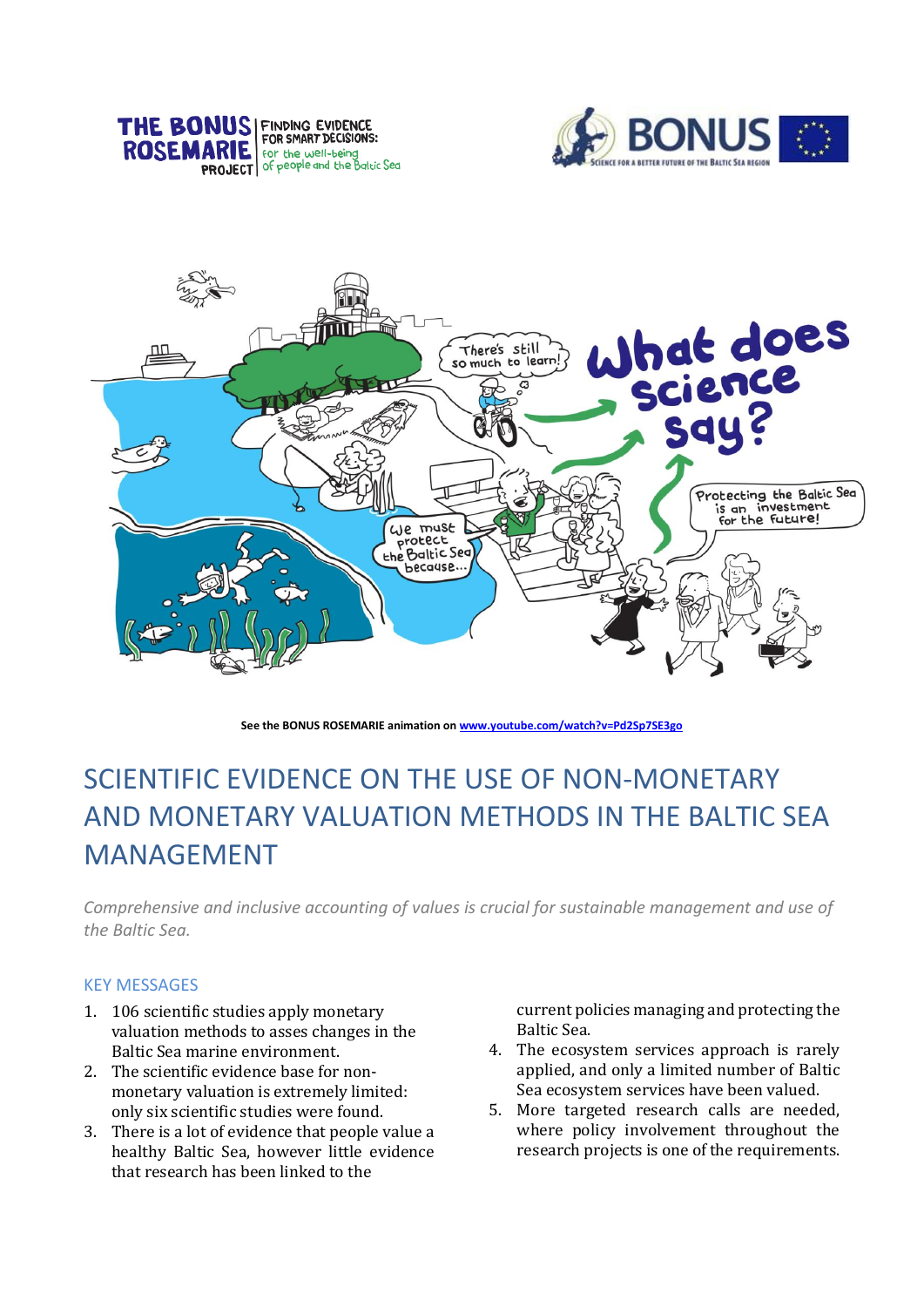## ECOSYSTEM SERVICES VALUATION FOR THE BALTIC SEA POLICIES

Showing the benefits of marine protection actions, as well as measuring these benefits in monetary or non-monetary terms, is important in planning policies. We have made a systematic review in close cooperation with policy advisors and gathered the existing evidence on and clarified the missing gaps in the literature on

- the use of an ecosystem services approach
- the valued marine ecosystem services, and
- the marine policy relevance.

The systematic review is transparent and repeatable, and hence the database from our conducted review can be updated continuously.

## WHICH VALUATION METHOD IS THE BEST?

Valuation methods can be broadly categorized in two groups: monetary and non-monetary estimations. **Monetary valuation methods** can be cost-, market- or benefit-based (i.e. preference-based). In a nutshell, the cost-based methods can be used when we are only interested in getting to know the cost of reaching or not reaching an environmental improvement. In a sense the costs refer to the minimum amount of benefits gained from the environmental change. However, when we are interested in getting to know how the citizens value the benefits of environmental improvements, or avoidance of degradation, methods that can capture people´s well-being and preferences need to be applied. This means applying benefit-based or price-based methods. These methods, in contrast to the cost-based methods, are based on economic theory, which means that these methods can capture and quantify the value of a benefit in a more accurate way. Hence, the sum of individuals' behaviour, such as market behaviour or choices expressed in willingness to pay studies, is assumed to mirror society's preferences for environmental improvements.

**Non-monetary valuation methods** can be qualitative or quantitative, and they cover a range of studies from recreational use frequency and multi-criteria decision analysis to deliberative workshops and citizen juries. They may rely e.g. on statistical data, focus groups, interviews or workshops, and the valuation can be associated with identifying or ranking ecosystem services. Non-monetary valuation thus varies more than monetary valuation with respect to which aspect of ecosystem benefits is elicited and how the values of ecosystem services are expressed. Common to most nonmonetary valuation methods, is the assumption that individuals' preferences are shaped by the contexts in which the individuals are embedded. Besides exploring individuals' preferences, they therefore focus on assessing ecosystem services values. These can be expressed through historical, cultural, social, psychological and political contexts and conditions, including norms and social perceptions that shape individually held or commonly shared values. Interest in non-monetary valuation of ecosystem services is growing, and there are compelling arguments for increasing the general knowledge and use of non-monetary valuation in policymaking.

Different valuation methods provide answers to different questions. Monetary valuation methods answer questions such "What is the monetary value of the remediation measures for recreational use in the area?" or "How much does it cost to compensate for the harm caused by the activity in the area?". Similarly, nonmonetary approaches can answer questions such as: "What are suitable locations for aquaculture production sites in the Finnish Archipelago Sea?" or "Which coastal stretches ought to be designated as important areas for coastal marine tourism?".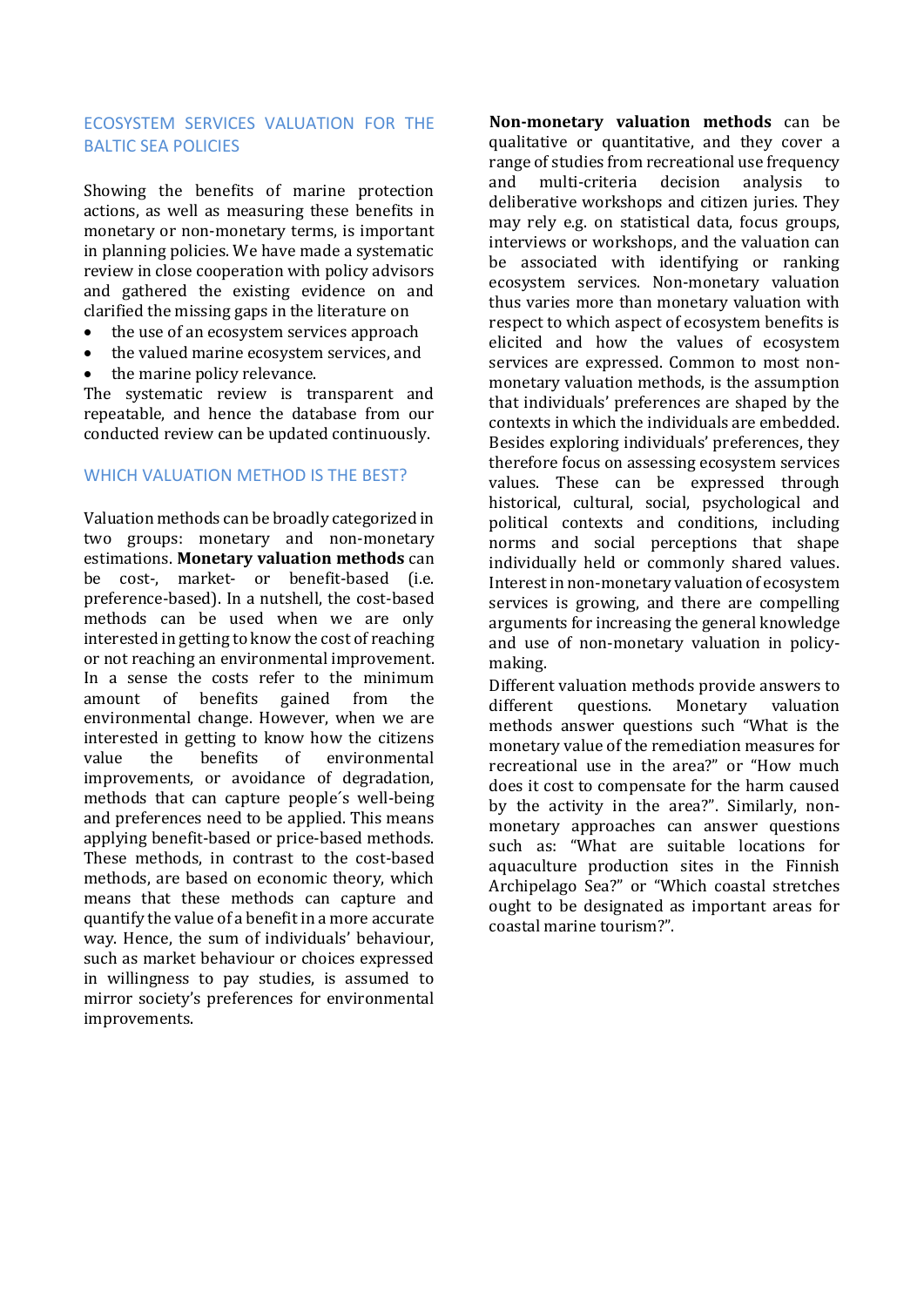

*Figure 1 The occurrence of monetary and non-monetary valuation methods used in the articles per countries in the Baltic Sea area (n=112)\**

#### VALUATION RESEARCH HAS NOT BEEN LINKED TO THE BALTIC SEA POLICIES

In the systematic review, **106 papers on monetised values** were found in total. The review results very clearly highlight that generally, researchers conducting valuation studies on environmental changes and marine ecosystem services in the Baltic Sea are unaware of the policy relevance of their research. For example, only ten per cent of the papers that conducted a social cost-benefit analysis considered policy relevance in the study formulation. Also, the relevant policy documents were not often even mentioned in the research papers; only two per cent mention the EU Biodiversity strategy and less than 20 per cent the EU Marine Strategy Framework Directive.

# VALUATION RESEARCH HAS NOT APPLIED ECOSYSTEM SERVICES APPROACH

About 30 percent of papers mentioned ecosystem services, and less than 10 percent in the keywords. However, many studies could have easily been adjusted so that their results could have been directly used in policy-making. For example, a large proportion of the studies could be linked to the HELCOM BSAP's biodiversity and eutrophication goals.

Further, even though the number of valuation studies is increasing, the number of marine ecosystem services being valued is still very limited. That is, the same environmental changes and marine ecosystem services as earlier, and therefore the same valuation methods, are in focus. Namely, abatement costs are used for finding cost-effective ways for reduced nitrogen emissions, and methods based on people´s preferences are used for estimating increased benefits of recreational and non-use values due to improved water quality.

In the systematic review, **six papers on nonmonetary values** were found in total . If nonmonetary valuation is to be used in the assessment of Baltic Sea policies, more research is needed.